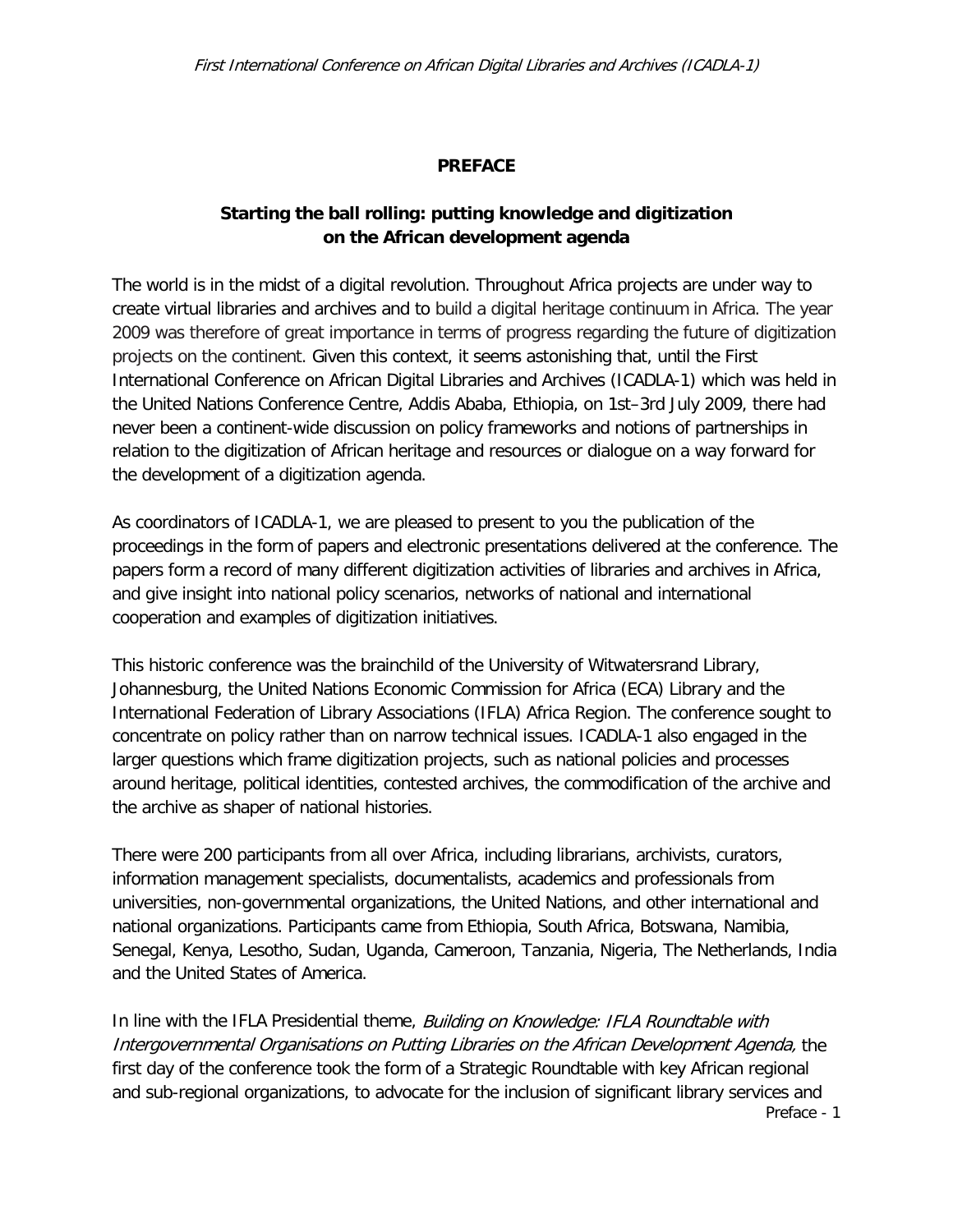#### First International Conference on African Digital Libraries and Archives (ICADLA-1)

other knowledge input elements in African development strategies and programmes. The main ICADLA-1 conference theme was "Connecting Africans to their own resources: developing policies and strategies for Africa's digital future".

In the first session the issue of the urgent need to put knowledge production, governance and management on the African development agenda was discussed and debated. The second session focused on the need to develop policies, strategies and capacity building efforts to enhance the digital future of Africa, at the same time recognizing the inherent technological and intellectual challenges. Existing African digitization initiatives were also presented.

Discussions at the conference revealed that policy-makers in Africa face enormous challenges emanating from the demand for access to their resources via digitization. This has become especially pressing because there has to date been virtually no attention to policy or the development of policy. The lack of policy frameworks and guidelines at national and at institutional levels has particular significance for any planned collaborative initiatives. It is clear that policy-makers in Africa need to shift their attention from discussions about technology as such to a new model which incorporates the purpose of digital projects, what is being digitized and why, how the digital information will be used, by whom it will be used, and how it will be made accessible. Policy-makers need to devise dynamic strategies which build local capacity; provide guidelines and mechanisms for extra-regional relationships; facilitate strategic alliances; ensure that digitization projects contribute to the preservation and protection of our physical materials; and develop common positions. They need to prioritize regional discussions, interactions and perspectives on these issues in order to ensure coordination, develop stronger regional knowledge sharing and understanding, build on existing linkages and share lessons learned.

The key themes discussed at the ICADLA-1 conference were:

- Knowledge as the basis of development effectiveness;
- Knowledge audit of New Partnership for Africa's Development (NEPAD), and other African development strategies;
- $\blacksquare$  How best to put knowledge on Africa's development agenda;
- Reorienting development policy in Africa for the information and knowledge age;
- Regional, national and local policies and strategies for developing digital libraries and archives in Africa to improve access to knowledge for development;
- National perspectives, cases and best practice projects and programmes involving the digitization of African heritage & scholarship;
- **Access to knowledge in Africa: challenges and innovation;**
- Institutional Repositories: policies, strategies, and practices.